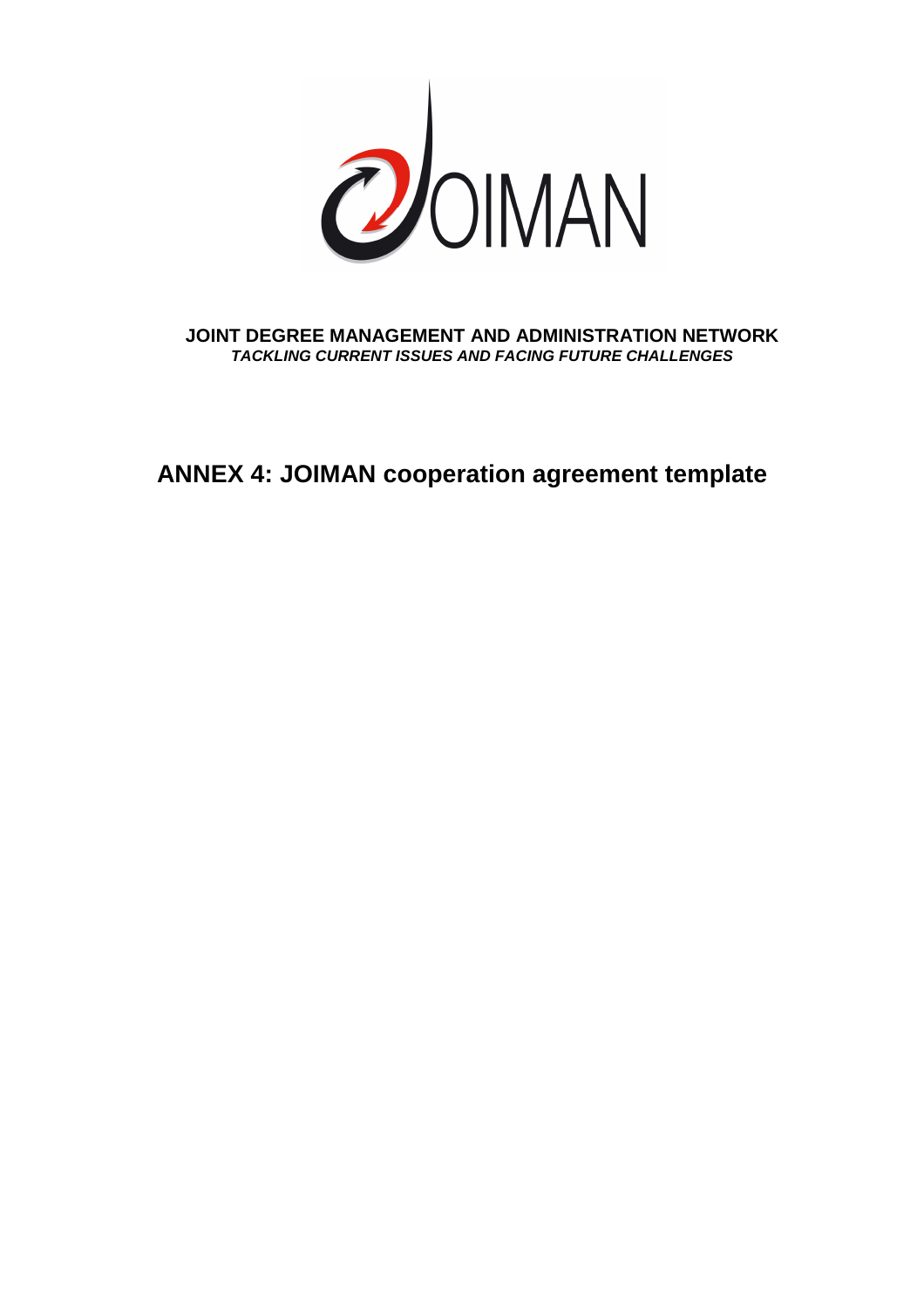# **Introduction**

The JOIMAN survey on Joint Programmes management showed that 95% of coordinators are currently using a cooperation agreement which can be considered a good practice for the development and management of joint programme, if addressed at the very beginning of the development phase.

Therefore, starting from the experience of the 15 universities involved in joint programmes, the JOIMAN network has been working on the existing cooperation agreement templates collected from the institutions participating in the project, aiming to identify a scheme that could be transferred to other users and, more importantly, aiming to identify the crucial issues that need to be addressed and negotiated by the partners involved in a joint programme.

Therefore, this document can be used as a checklist of the important topics and headings which need to be addressed and agreed among the partners in order to facilitate the successful implementation of the joint programme.

A list of headings which could be included in the agreement is provided in this document. Each heading is explained and examples of contents are given below the explanation.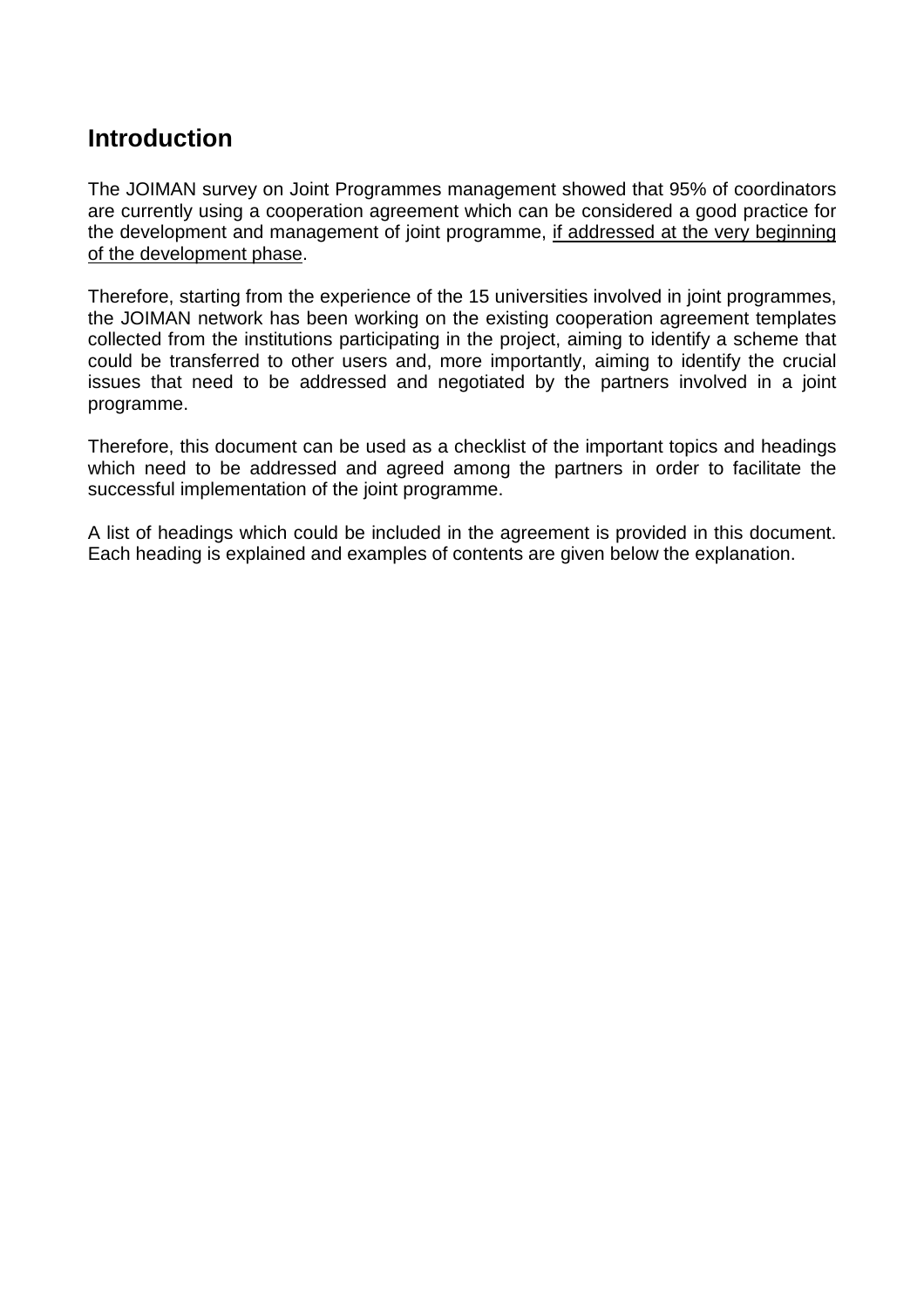# **General remarks and suggestions**

- The negotiation of an international agreement is a long process involving many institutional actors and requiring a lot of effort and expertise. Therefore we recommend the negotiation of cooperation agreements that are valid for a reasonable period of time  $(3 - 5$  years) in order to avoid yearly negotiations.
- Some issues generally included in the cooperation agreements may require periodical revision (e.g.: tuition fees, selection process etc). Therefore it is advisable to describe those issues and procedures in flexible annexes, which may be less complex to review than the cooperation agreement itself.
- The involvement of the administration during the negotiation phase is crucial. The administration should guarantee that the internal rules on the cooperation agreement are respected, but could provide additional, specific technical assistance on administrative topics during the negotiation process.
- The cooperation agreement should be transparent and shared with all stakeholders, including students.

# **Proposed Agreement Layout**

- **1. Description of the Programme**
- **2. Legal Framework**
- **3. Cooperation aspects**
- 3.1. Coordinating institution
- 3.2. The boards
- 3.3. Task forces and committees
- **4. Promotion of the programme**

## **5. Student's administration**

- 5.1. Student application form
- 5.2. Criteria for admission
- 5.3. Selection procedure
- 5.4. Enrolment of students
- 5.5. Academic progress and examination of students
- 5.6. Mutual recognition within the consortium and the final degree
- 5.7. Mobility
- 5.8. Students' rights and responsibilities
- **6. Financial Management**
- **7. Services**
- 7.1. Insurance obligations
- 7.2. Prevention and safety
- **8. Quality assurance**
- **9. Faculty and administrative staff exchange**
- **10. Duration**
- **11. Application of law and dispute resolution**
- **12. Intellectual property rights**
- **13. Confidentiality**

**Annexes may include the detailed study programme, the internal regulations, the budget breakdown and a sample of diploma awarded.**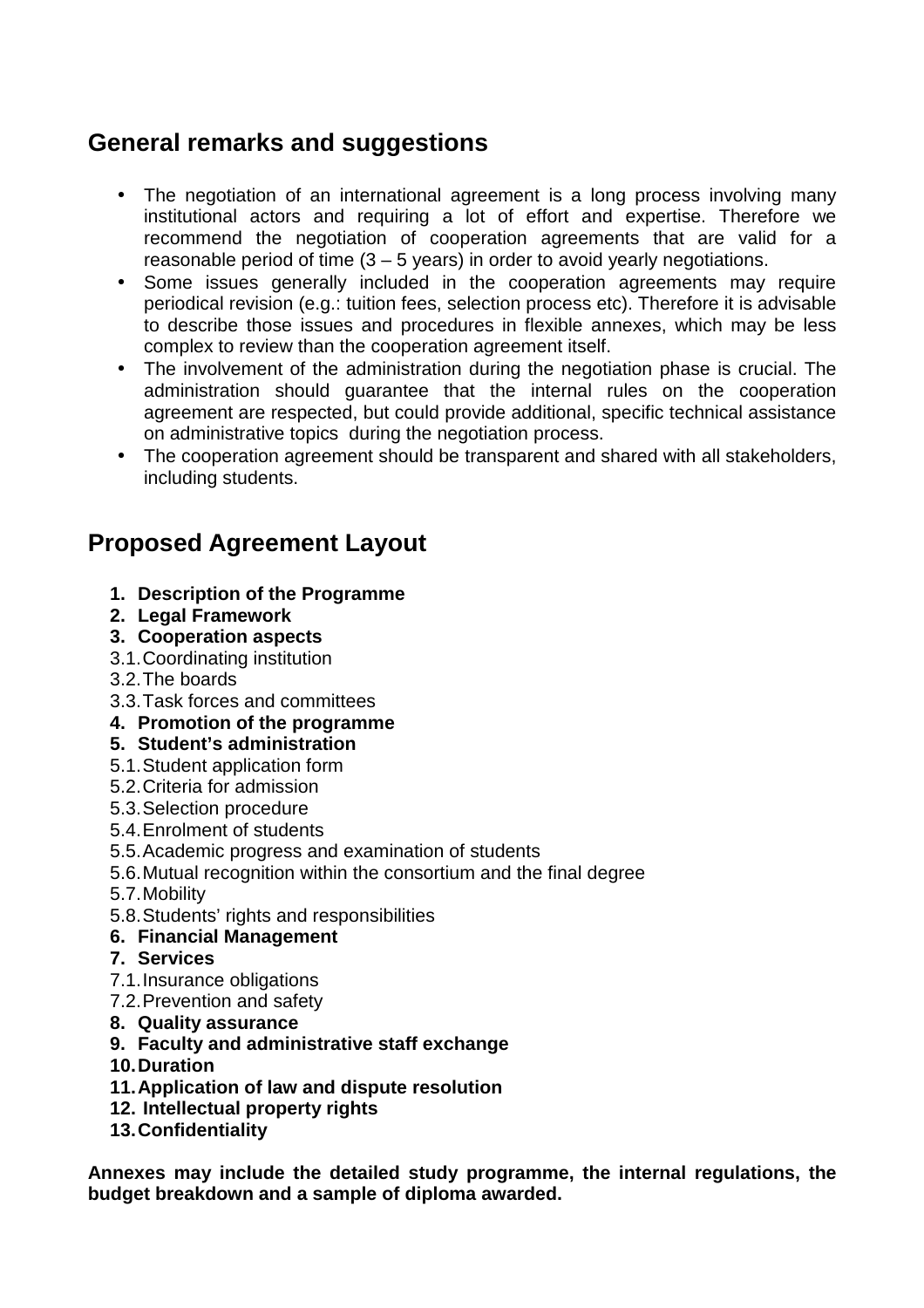## **1. Description of the programme**

This initial section contains a summary explaining the main objective, length, target group, mobility scheme and role of the partners. It explains the competences or qualifications acquired and the kind of degrees awarded. Detailed study programme could be annexed

## **2. Legal framework and national qualifications**

The agreement should describe how the programme is formally accredited and which institutions or agencies are involved in the accreditation procedure.

The agreement should inform about the length of the validity of the accreditation.

The agreement should describe the value of the degree in the national qualification framework.

The agreement should quote the legislative framework which includes the above mentioned issues and which allows the development of international programmes leading to the award of double or joint degrees.

Example: The programme X has been accredited by the Italian Ministry of Education. In Italy, once accredited by the Ministry, programmes do not expire.

The programme X is a "Laurea Magistrale", which is a second cycle degree giving access to doctoral studies.

The Italian Decrees 509/99 and 270/2003 allow Italian Higher Education Institutions to develop study programmes jointly with other Italian and non Italian institutions.

## **3. Cooperation aspects**

This chapter describes the management structure and the cooperation aspects of the consortium.

## 3.1. Coordinating institution

The agreement should indicate, if applicable, which institution coordinates the joint programme. If the coordinating institution rotates among the partners, the mechanism should be described here. The main responsibilities of the coordinating institution should also be indicated.

## 3.2. The governing boards

This heading describes the governing bodies of the joint programme. Usually the board is composed of a local academic coordinator nominated by each partner of the consortium. In addition, a students' representative and an administrative coordinator could be appointed in order to ensure the representation of students in the decision-making processes and the administrative expertise for the implementation of the programme.

Example: academic coordinator: each partner should appoint a local academic coordinator from amongst the academic staff teaching in the programme, who is responsible for ensuring that the requirements of their home Universities are met.

Administrative coordinator: each University appoints at least one administrative representative of the institution able to implement a joint procedure for managing the joint programme efficiently and to advise the Board.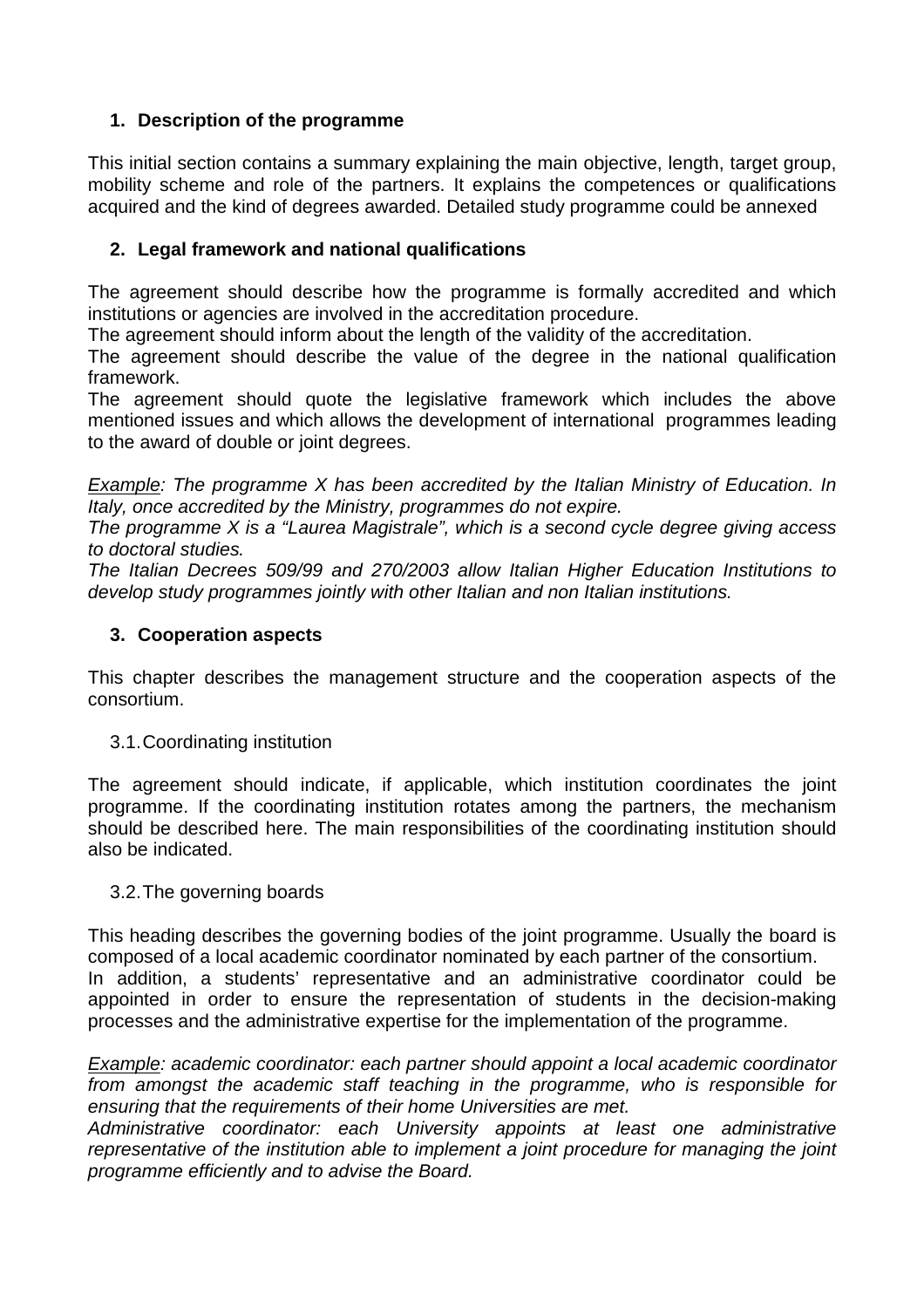Student representatives: registered students elect their representatives to be part of the Board

Details which could be specified in the agreement or annexed in an "internal regulations" document are:

- Frequency of Board meetings
- Topics to be regularly discussed and revised such as:
	- o Programme supervision, including quality assurance of the programme;
	- o Monitoring student achievement, progression and evaluation, including student feedback;
	- o Reporting to the European Commission and other donors on grants awarded for cooperation projects;
- How decisions are to be taken (by consensus, by a simple majority vote, other solutions);
- Record keeping.

3.3. Task forces and committees

If the consortium decides to establish special task forces (quality assurance task force, management task force, fund raising task force etc.), this is the section in which the role, the representatives and the aims of the task force should be described.

#### **4. Promotion of the programme**

Promotion is a key element for the sustainability of the programme, therefore all partners should be committed to the promotion and marketing of the programme. The cooperation agreement could contain a general statement of commitment, while the communication strategy and the means to attract students could be included in technical annexes.

Example: The promotion of the programme is the responsibility of all the partners. Each member institution agrees to the use of its name and logo for the purposes of promotional material, programme literature and other documentation of the programme. The strategy for promoting the programme will be discussed annually by the Board.

Example of means for the promotion of the programme:

- Websites of the institutions of the consortium;
- A specific website for the project;
- National agencies for higher education;
- Cultural services and diplomatic representations of the countries involved in the consortium;
- Scientific and professional bodies and organisations;
- International scientific conferences.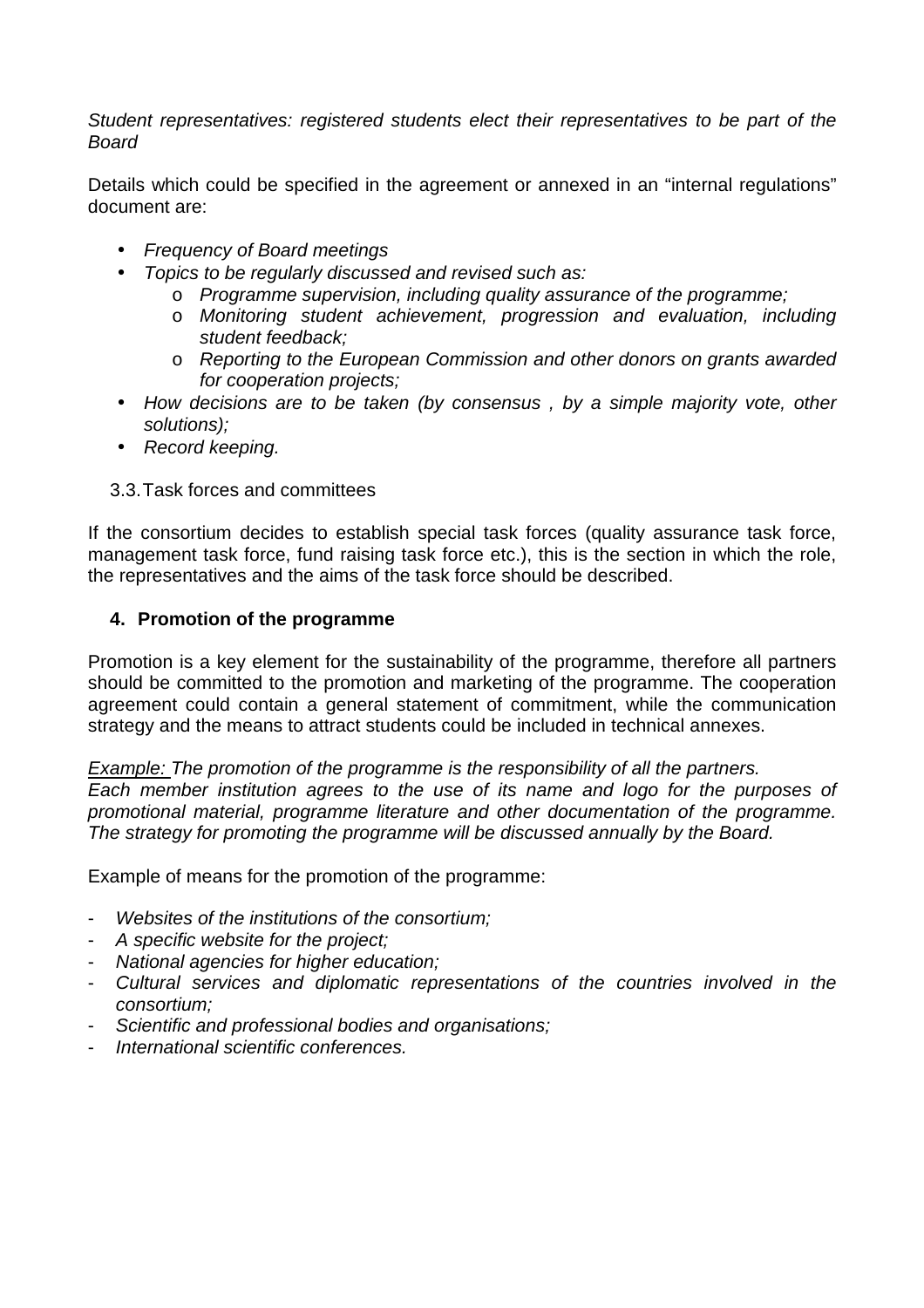## **5. Student administration**

This chapter regulates all the processes connected to the administration of students, from recruitment to the awarding of the final degree.

5.1. Application procedures

The agreement should describe the application procedures, specifying if a special procedure is put in place for different targets (e.g. EU students and non EU students), the nature of the application procedure (e.g.: online or paper version) and the persons/ body in charge of the process.

Example: An online application procedure is provided for all applicants. The online application form is in English and in Spanish. A first call for application will be organised annually for non EU students, while EU students will have to apply during the second call for application. The coordinating institution will provide the online database for the application procedures and will provide the necessary technical assistance during the application procedure. Each institution is committed to the provision of information to students wishing to apply for the programme.

#### 5.2. Admission requirements

This section should include the programme's admission requirements agreed by all partners.

Example: Students wishing to participate in Master X need to have obtained a first cycle degree (Bachelor degree) of at least 180 ECTS in one of the following fields of study: Comics design, Art, Philosophy… The candidate must have the proficiency of the Esperanto language and basic knowledge of Celtic language.

#### 5.3. Selection procedure

This section describes the selection criteria and the selection procedure applied to all categories of students. In particular, selection procedures for different categories of students need to be described in this point. In the case of joint selection, details on the selection board needs to be included.

Issues which could be included:

- Selection criteria;
- Organisation of the selection (where and when);
- Screening of application, pre-selection and selection procedures;
- Division of the work between the coordinator and the partners;
- Communication of results to students.

#### 5.4. Enrolment of students

This section should regulate the procedures of enrolment in the different partner universities. It must be clarified in which institution the students enrol (at the first institution, in all institutions, at the coordinating institution etc.) and how students will be registered during mobility. It is very important that, regardless of the procedure chosen (joint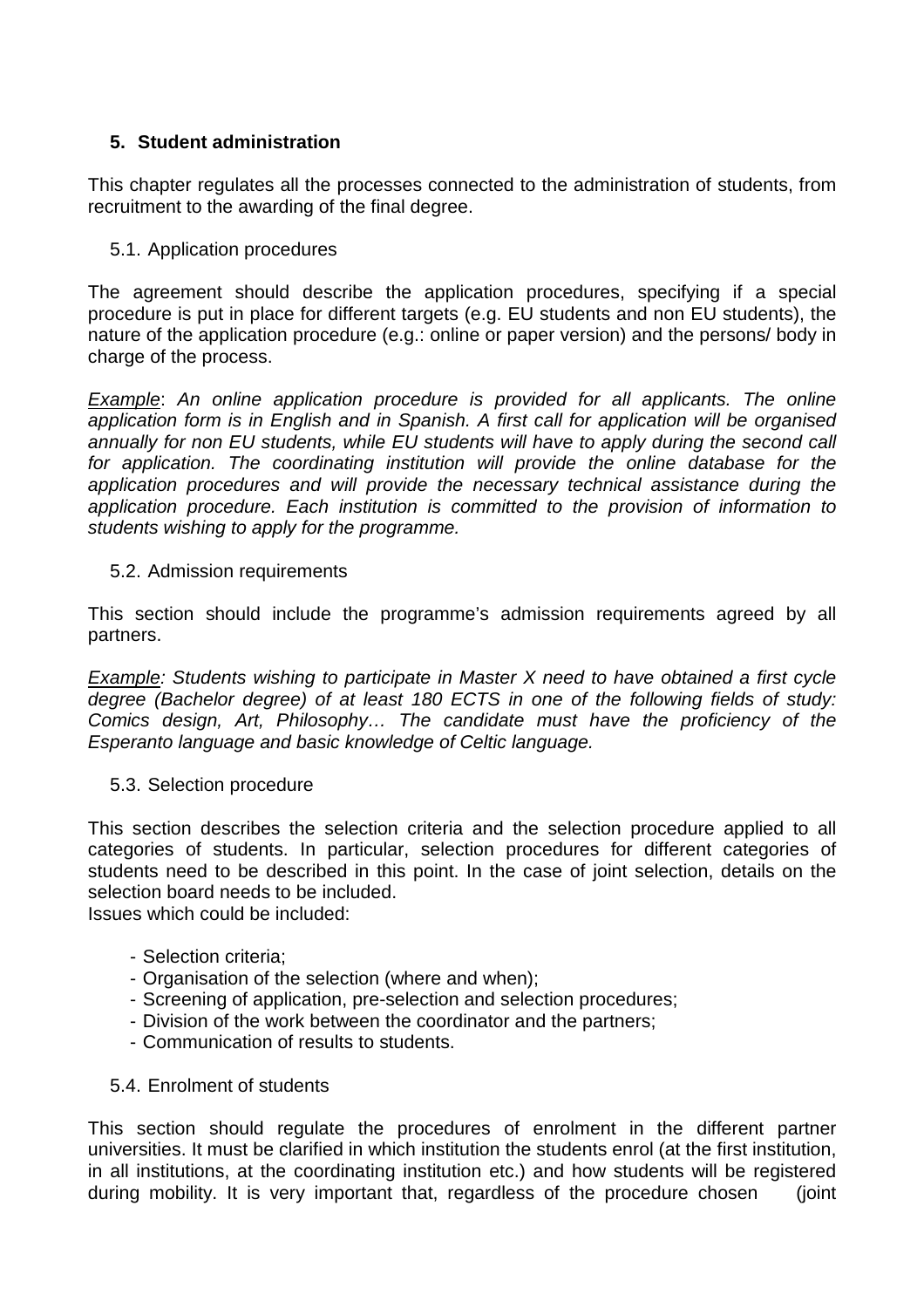enrolment, enrolment in the first institution, enrolment at the coordinating institution etc.), each student will be assured access to services and to receive the certification of his studies (certification of mobility, transcript of records, diploma supplement and diploma) from all the institutions involved.

Example: All students are registered at the consortium secretariat. Students must enrol at the starting institution, while they will be registered at the second university for the mobility period. Each partner undertakes to keep appropriate records of the students attending the programme at their institution, and to provide all students and partners the certification of the students' career.

5.5. Academic progress, examination of students and transfer of credits

The monitoring of student progress and the examination procedures can be explained in technical annexes (e.g.: "internal regulation"). However, it is important to mention in the agreement the grading scale which will be adopted and that each University is committed to transfer the credits of the students after the examination sessions or at the end of the mobility period.

Example: Each University of the consortium will adopt ECTS credits for the teaching units. In order to facilitate the transfer of marks, the ECTS grading scale will be adopted within the consortium.

Each partner university will report to the coordinator/consortium secretariat and to the second mobility partner on the progress of the students, the number of credits obtained and the marks. The communication will be undertaken by the registrar offices of each partner universities through the transcript of records released in English.

5.6. Mutual recognition within the consortium and the final degree

This section is crucial as it confirms the commitment of all institutions to fully recognise the credits obtained at the partner universities and the award of the final degree. This part should be transparent for all the "stakeholders" i.e.: academic staff, administrative staff, governing boards and students. Therefore, the conditions for the issue of the diploma should be clearly mentioned in this section. The name of the diploma awarded by each institution should be indicated in the agreement, together with the references of the accreditation. In this regard, the table provided by the Erasmus Mundus application form could be used as a tool for transparency (see example).

Technical annexes could contain detailed information on the procedures for the signatures of the diploma.

Example: Each member institution formally recognises the modules offered within the programme and the credits awarded.

The coordinator (should be defined by the consortium) collects the results from the partners and certifies to the consortium the outcome of the assessments of each participant.

Each student who successfully completes the study programme, including the compulsory mobility programme, will receive from the coordinator a Joint Master's degree (if allowed by the national or State legislation) or the national degree from the universities hosting the student (double degrees). In addition to the joint master's degree officially accredited by each national country involved, each student will receive a joint certificate with the name of the graduate, the logos of the seven Universities and the signature of the coordinating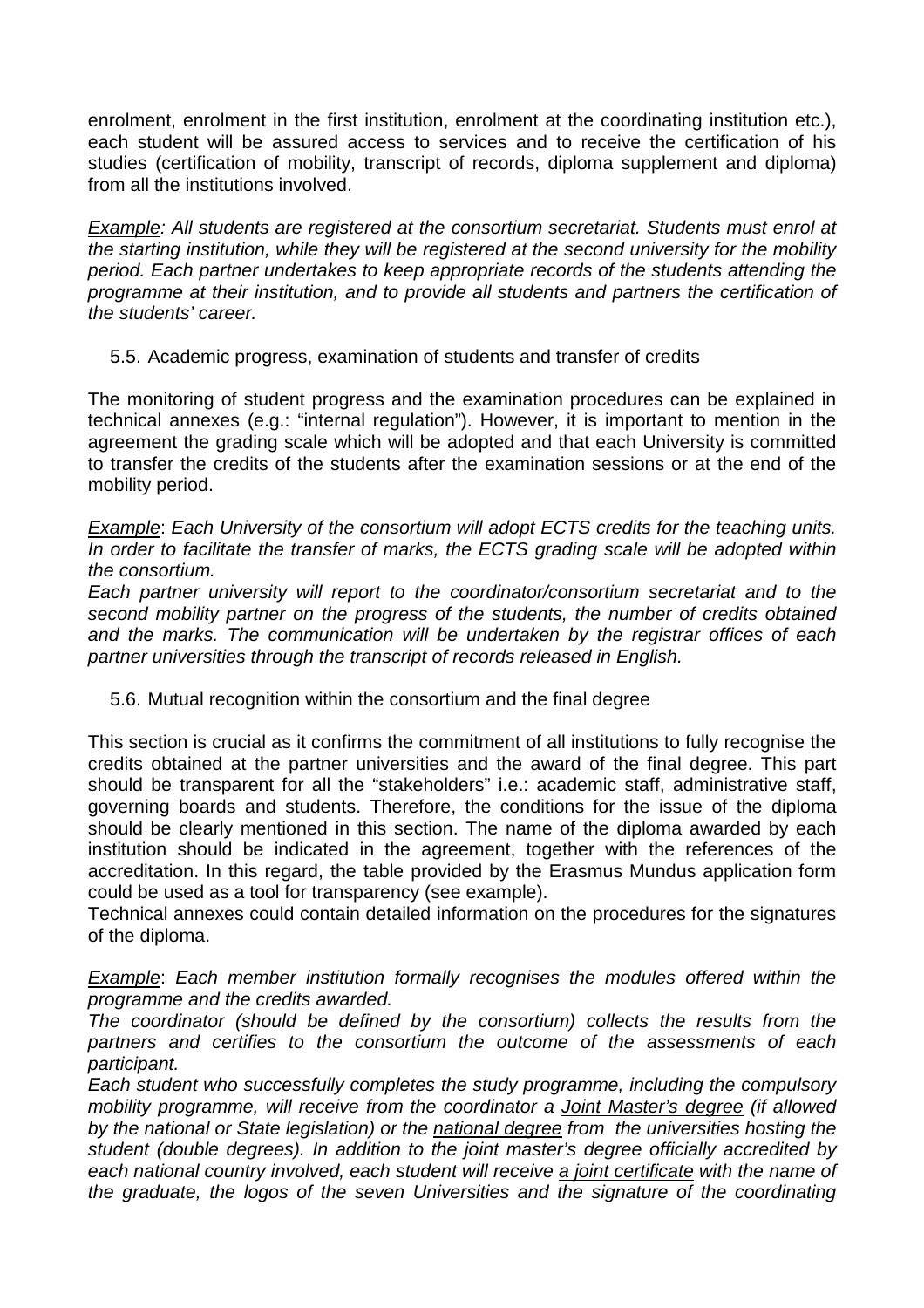institution, as well as the diploma supplement presenting the details of the participant's academic programme and academic achievement. It should be produced by the coordinator (in the case of a joint degree), or by both the universities granting the degree (in the case of a double diploma).

Details of the degree awarded and accreditation details:

| Name of            | Title of degree awarded for  | Type of | Date and reference |
|--------------------|------------------------------|---------|--------------------|
| <i>institution</i> | this Master's course by this | degree  | of formal approval |
|                    | institution                  | awarded | of the degree      |

#### 5.7. Mobility

This section should describe the compulsory mobility period. It is up to the consortium whether to include all mobility options within the agreement or if the detailed description of the mobility should be described in annexes.

Example: Students participating in the Master's programme X must spend at least one semester in another university (equivalent to 30 ECTS) in order to obtain the final degree from the awarding institutions. All students should be aware of this compulsory mobility period. All member institutions will provide appropriate information to students about the academic requirements, the services for the mobility, the administrative requirements and the financial regulations the mobility implies. Annex Y describes the mobility options available for this programme.

#### 5.8. Student's rights and responsibilities

This heading should include student's rights and responsibilities. In particular, if a special student's agreement is provided to all students, it should be indicated here.

Example 1: Each student will be provided with a student's agreement drawn up by the consortium and listing the rights and responsibilities of students with reference to the academic component as well as the administrative requirements and the services available. The agreement will be signed by the student, the institutions in which the student attends courses and by the coordinator of the Programme.

Example 2: The students' rights and responsibilities are the same as those valid for each degree student at the institution where the student is studying at the time. The student must comply with the demands of the institution in question with regard to the documentation required for registration procedures and visa purposes.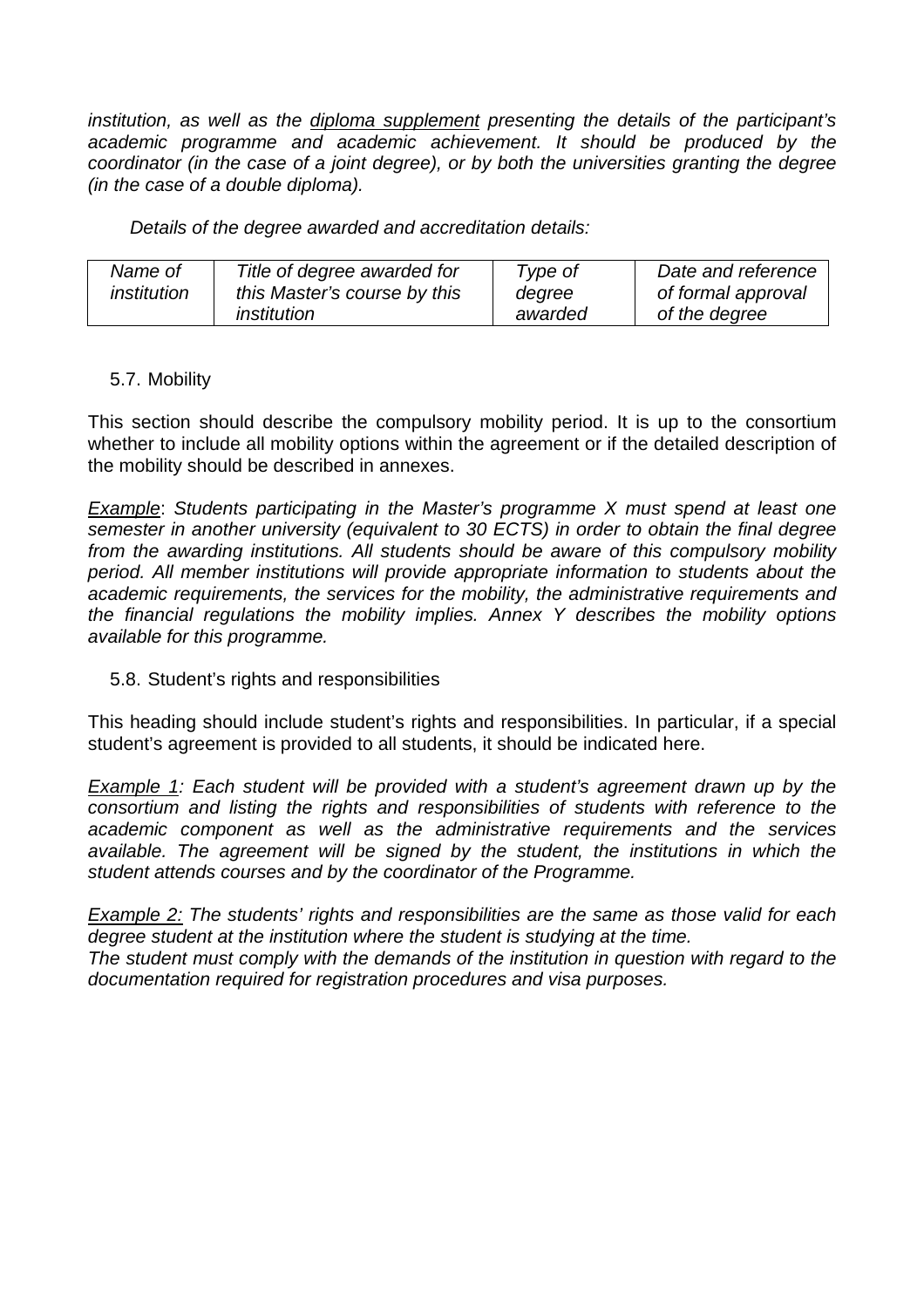## **6. Financial Management**

We recommend the inclusion of a specific section concerning the financial management of the project. This includes the definition of the tuition fees of the programme, the institution(s) in charge of the collection of fees and the distribution of fees among the partners, the eventual exemption of payments or application of tuition waivers.

If scholarships are available, It is also important to quote who will manage the scholarships and pay the scholarships.

If a general consortium budget is established, details on the management and distribution of the budget should be included or annexed in a technical annex.

Example 1: Each student will pay the tuition fee to the coordinating institution. The coordinating institution will manage and distribute fees according to the regulations included in the financial technical annex. Tuition and fees may be subject to annual revision upon decision of the Board.

Example 2 for technical annex: The tuition fee approved by the consortium amounts to €3,000 per student for each academic year. An additional fee of €1,000 per year is required from non EU students for the additional services which will be offered to those students.

Each student will pay the tuition fee to the coordinating institution.

The overall budget of the programme is composed of the students' tuition fees plus any additional funds which may be raised during the implementation phase.

A lump sum of  $\epsilon$ 5,000 will be kept by the coordinator during the first year of the programme for setting up the programme website and for the online application system.

The coordinator will withhold the sum of  $\epsilon$ 500 from each student's quota for the running of the consortium secretariat. The remaining funds will be transferred to all partners on the basis of the number of credits taken by each student in each institution.

Each institution will provide LLP Erasmus scholarships to EU eligible students.

Erasmus Mundus scholarships, if available, will be managed and paid to selected students directly by the coordinator.

Travel and subsistence for joint meetings will be funded by each institution involved in the meeting.

A detailed budget breakdown together with the reporting rules are provided in the annex  $\mathbf{m}$ ".

## **7. Services**

This section should include all the services to be provided to each student. As a minimum requirement, all students should be assured the same level of services granted to students enrolled in local programmes. If special services are to put in place for the students of the joint programme, those services should be described here or included in technical annex.

Example: Students participating in the mobility programme shall benefit from all services offered by the host University. The services should be the same as those given to regular students at the respective institution. In addition to the regular services offered by each institution, each partner undertakes to provide ad hoc services to non EU students including: support for obtaining Visas and residence permits; support for the search for accommodation, local language courses, special integration activities etc.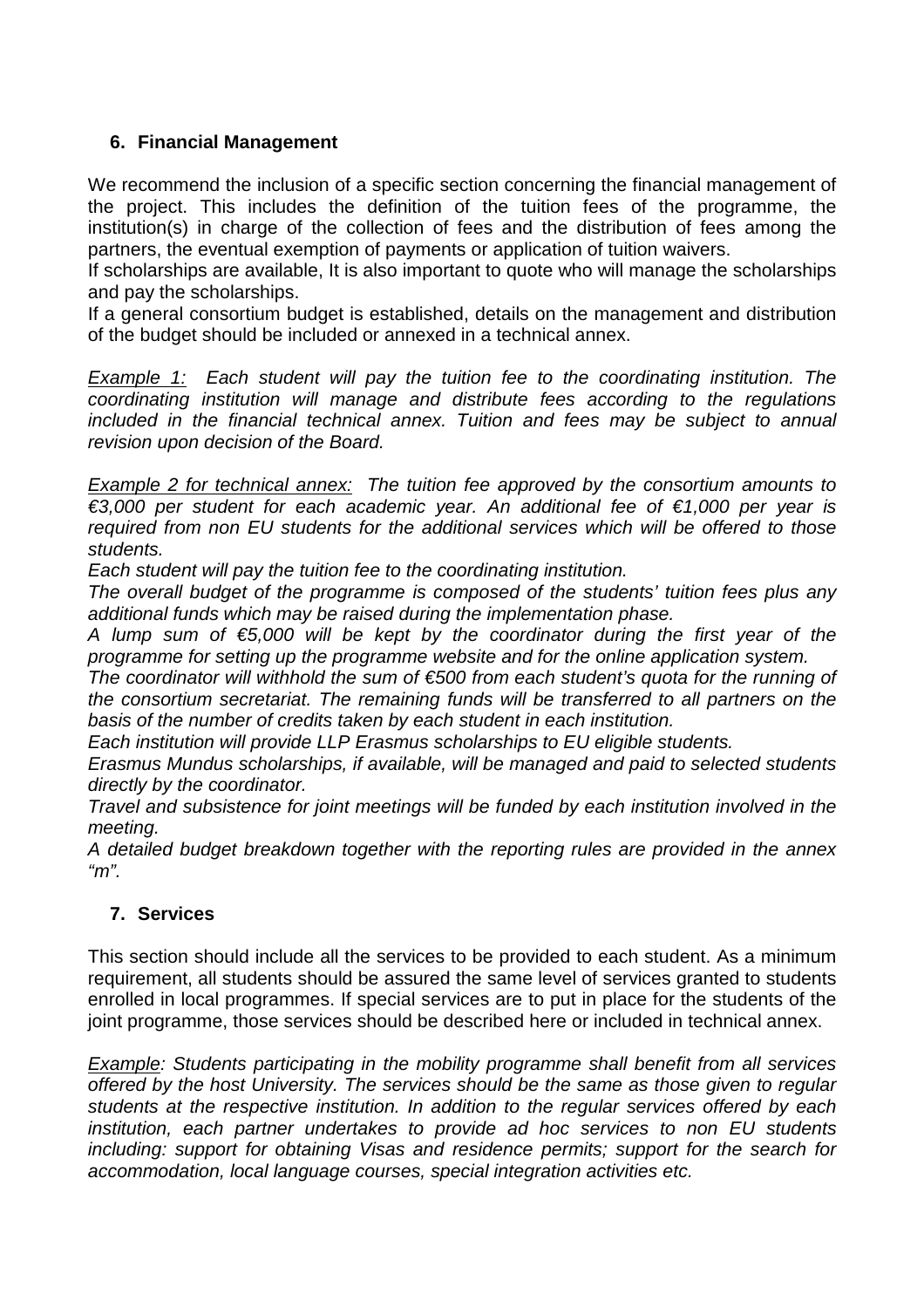## 7.1. Insurance obligations

This article should clarify which insurance coverage is provided to students enrolled in the Programme:

Example: The member institutions undertake to cover each students admitted to the joint study programme with insurance coverage for any accidents incurred within the university buildings and third party liability for damage which they may involuntarily cause to a person or their properties.

Students are required to obtain the appropriate health insurance if so required.

Each institution undertakes to provide appropriate information to students for their registration in the national health system or for the provision of other kinds of health insurance which may be required either before their arrival or once they have registered at the hosting institution.

#### 7.2. Prevention and security

All partners should undertake to provide relevant information on the risks of the working environment.

Example: the parties shall provide each mobility programme participant with detailed information about the specific risks existing in the work environment in which they will operate and carry out their functions and will provide the necessary documentation about the prevention and emergency security measures and provisions in force in relation to their activities and about the individuals/subjects in charge of this, in conformity with the legislative norms and regulations in force in the country of the hosting University.

## **8. Quality assurance**

It is the responsibility of the consortium to define the quality assurance criteria. Considering the importance of this topic for the success of the programme and for long term sustainability, we recommend the definition and inclusion of quality assurance measures in the cooperation agreement.

Example of quality culture and accreditation: "Each University in the consortium follows its own national institutional quality assurance procedures to ensure that the programme maintains its high academic standards. Recognition of degrees is a very important issue for the programme, and national authorities are therefore involved in its quality control. Institutional agreements have been made and signed by all Rectors/Presidents/Vice-Chancellors in order to certify the good practices of the network and to engage the responsibility of each institution in the quality control of the academic part of the programme. If for some reason, one institution is no longer accredited to award the Master's degree after the period concerned, the University will be removed from the programme pending new official accreditation. This will not affect students that are already in the system".

**Example for quality assurance measures:** Quality assurance will be based on both internal and external assessment measures, involving the relevant stakeholders.

Example for internal quality mechanisms: Internal quality mechanisms and evaluation processes are defined in the technical annex "k". These procedures include evaluation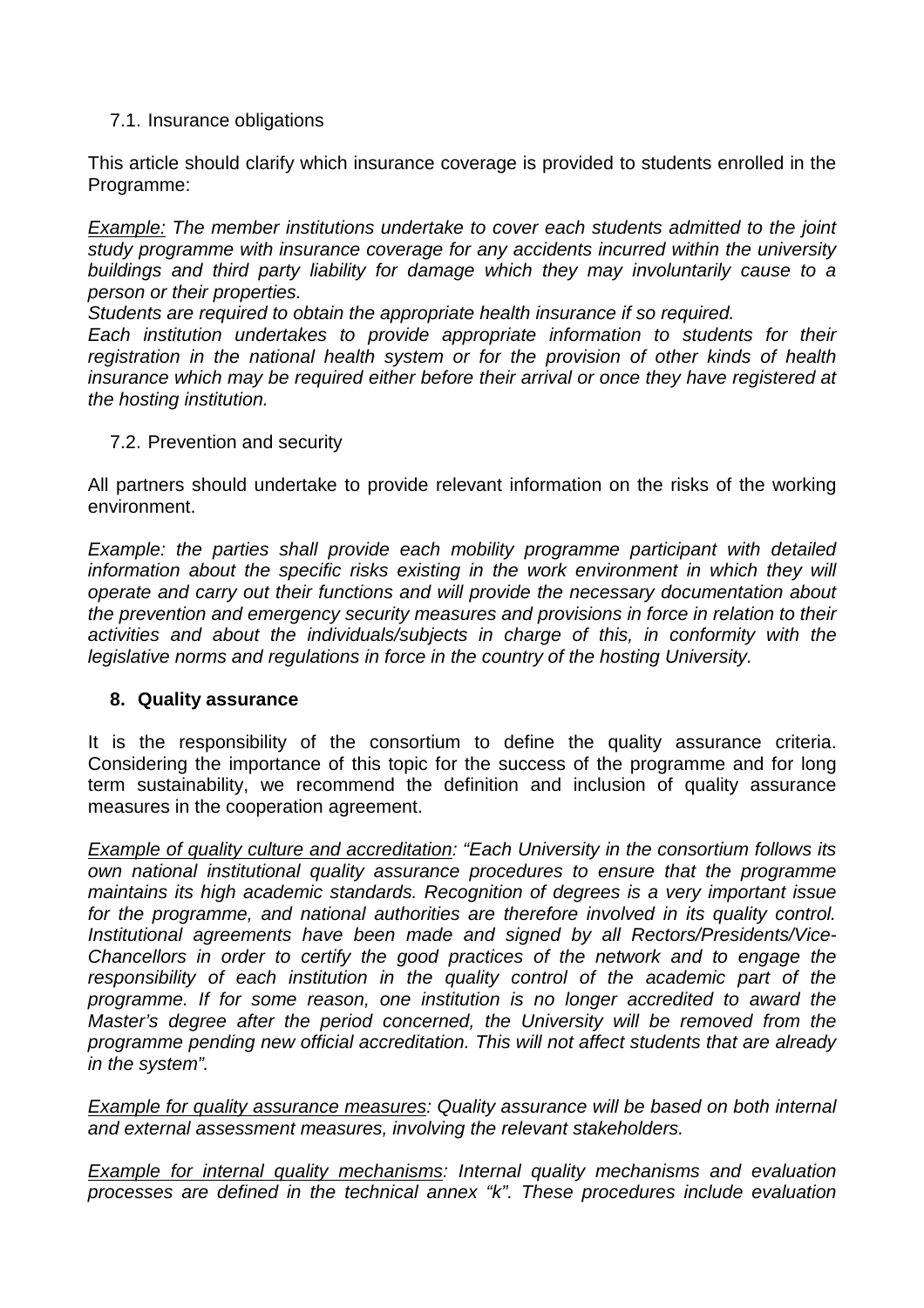from the students and evaluation for the academic staff involved. Both the academic programme and the services provided will be subject to evaluation. The student representative elected on the board will participate in the analysis of the evaluation results.

Example for external quality assurance and follow up: External quality assurance will be guaranteed by arranging frequent overall evaluations involving stakeholders from outside the programme (i.e.: labour market representatives) under the responsibility of the board. This self-evaluation will be carried out every year. Monitoring of post graduation career and graduation rate, together with external evaluation, will be object of analysis and could be used for the improvement of the curriculum.

## **9. Faculty and administrative staff exchange**

This section will define the methods of teaching and administrative staff exchanges, including the tasks that may be covered by the exchanged staff and the insurance obligations connected.

Example of Exchange modalities: The Universities shall regulate the reception and employment of faculty members and administrative staff participating in the mobility programme under this agreement, in conformity with the law and rules in force in the country concerned under the exchange.

Personnel covered by this agreement will continue to comply with the contractual obligations of the home university and will continue to receive their due remuneration and benefit from the rights that they are entitled to for their juridical position, according to the legislative norms existing in the home country.

In each case, the home university shall consider the duration of the stay as an ordinary service period for all purposes.

The parties agree that all financial issues will have to be negotiated and will depend on the availability of funds provided by community programmes, or by potential public or private funding earmarked for this project.

**Example of Activities: Faculty members and researchers can hold courses and lectures,** carry out tutorials, participate in seminars, be part of examinations, final thesis and doctorate commissions at the partner university, and take part in research activities and meetings for the planning, evaluation and development of student exchange programme held at the partner university.

The administrative staff will have the possibility to participate in meetings for the planning, evaluation and development of student exchange programmes, and will be able to carry out special visits in order to analyse the management systems operating at the partner university.

Example of Insurance obligation**:** The parties confirm that their employees and staff (teachers and administrative staff) are insured against accidents that they may encounter during their stay abroad, for the activities under this agreement.

All other charges, including health insurance and third party liability (for damage which they may involuntarily cause to a person or their properties), shall be borne by the staff members themselves.

## **10. Duration**

This section should include the entry into force of the agreement and the duration.